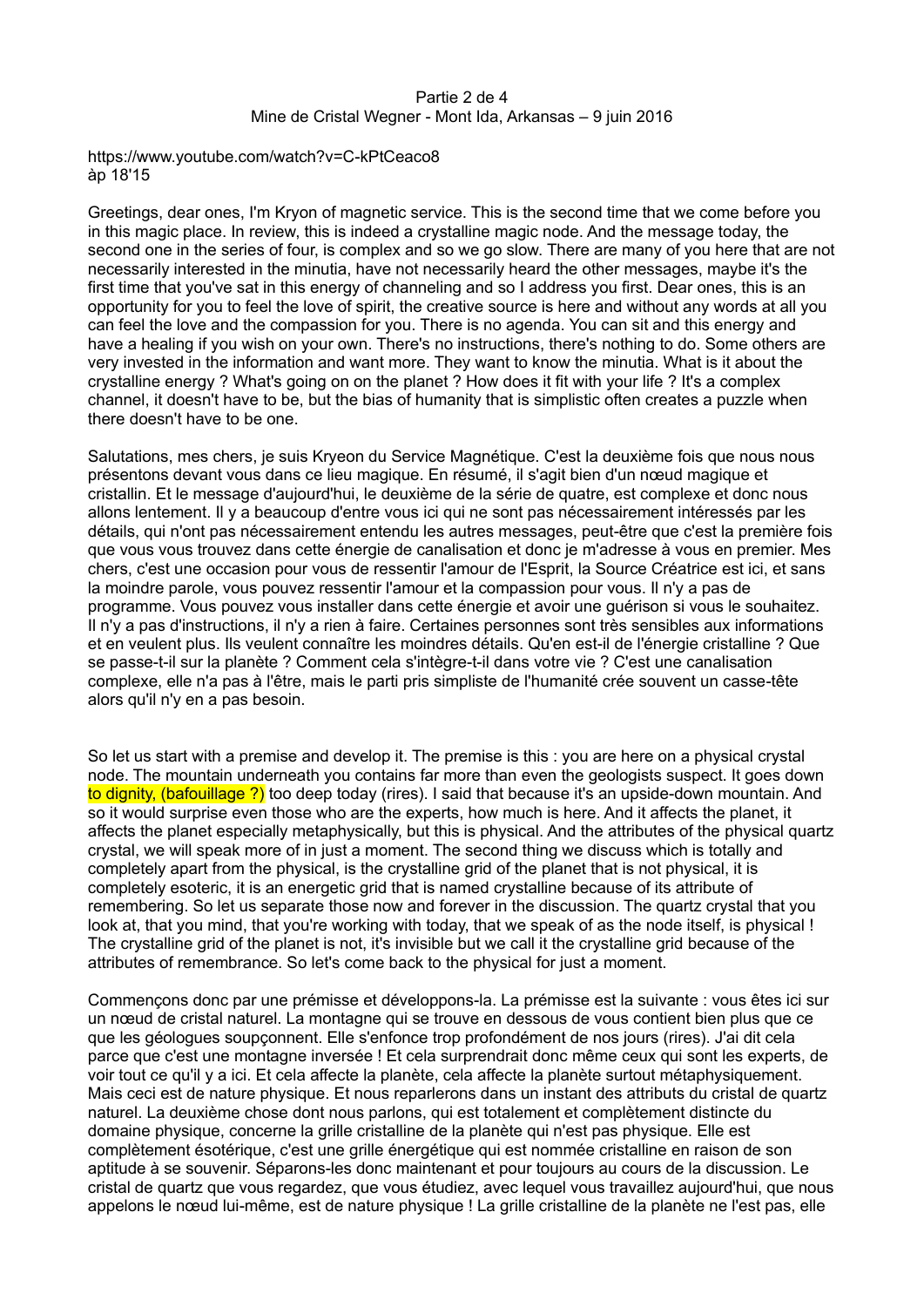est invisible mais nous l'appelons la grille cristalline à cause de ses capacités à se souvenir. Revenons donc au domaine physique pour un instant.

I want you to look at some things that are interesting : from the beginning of time you like crystals, don't you ? And we said it yesterday, but let's enhance. Every time a crystal, a quartz crystal, is pulled out of the ground and every time that there is an energy worker who feel something, its benevolent every single time ! How many billions of crystals are there on this planet, taken home so that those can enjoy them, surrounding them in perhaps every room of their house if they're sensitives ? Why would you do this ? And the answer is because every single crystal, if it talks to you, if you feel its energy, its benevolent ! You never dig a crystal out of the ground and it comes up and goes there's doom ahead ! (rires) What are the odds ? What are the odds of a geological phenomenon that grows in the ground over time, and that you pick up as a human being that gives you benevolence ? There's something going on here ! It cannot be a fluke of nature. You never go to a crystal shop where they organize the crystals according to good and bad, dark and light, doom and joy. Every single crystal, no matter what type it is, or the attributes it might have that our geological, is benevolent ! It sings to you, some talk to you, some just sit there and you want to meditate around them, because it makes you feel good accorder (est-ce bien ce mot ? 25'24), tempers the energy so you can do a better job ! Think of this ! In the last few years you've even started to categorize the crystals metaphysically. Have you heard of the lemurian crystal ? Now according to the stewart of the land, a lemurian crystal is not a geological denotation, it's an energetic one, and is this interesting the name that you chose: lemurian crystal. Why that ? And the reason, dear ones, is because an energy worker and old soul, even though they may disagree, what and where Lemuria was, it is a concept of original beginnings. So humanity is even starting to awaken to a new potential of what the crystals are trying to say. A lemurian crystal by the way is identifiable, according to the steward of the land, by that which is physical ! And yet it is an esoteric designation. You're getting close to understanding a bit more about what they're trying to say to you. All of them are benevolent, every single one, from the smallest to the largest.

Je veux que vous examiniez certaines choses intéressantes. Depuis la nuit des temps, vous aimez les cristaux, n'est-ce pas ? Et nous l'avons dit hier, mais approfondissons. Chaque fois qu'un cristal, un cristal de quartz, est extrait du sol et chaque fois qu'un travailleur énergétique ressent quelque chose, c'est toujours bienveillant ! Combien de milliards de cristaux y a-t-il sur cette planète qui ont été ramenés à la maison pour que les gens puissent en profiter, les plaçant peut-être dans chaque pièce de leur maison si ces personnes sont sensibles ? Pourquoi faire cela ? Et la réponse est que chaque cristal, s'il vous parle, si vous ressentez son énergie, est bienveillant ! Vous ne déterrez jamais un cristal du sol pour qu'il vous dise qu'il y a un malheur à venir ! (rires) Quelles sont les probabilités ? Quelles sont les chances qu'un phénomène géologique qui se développe dans le sol au fil du temps, et que vous ramassez en tant qu'être humain, vous apporte de la bienveillance ? Il y a quelque chose qui se passe ici ! Cela ne peut pas être un hasard de la nature. Vous n'allez jamais dans un magasin de cristal où l'on organise les cristaux selon le bien et le mal, l'obscurité et la lumière, le malheur et la joie. Chaque cristal, quel que soit son type ou ses caractéristiques géologiques, est bienveillant ! Il chante pour vous, certains vous parlent, d'autres sont simplement posés là et vous avez envie de méditer avec eux, parce qu'ils vous font sentir bien (en harmonie (? 25'24), il tempère l'énergie pour que vous puissiez faire un meilleur travail ! Pensez-y ! Ces dernières années, vous avez même commencé à classer les cristaux dans des catégories métaphysiques. Avez-vous entendu parler du cristal lémurien ? Or, selon le gardien du lieu, un cristal lémurien n'est pas une dénomination géologique, c'est une dénomination énergétique, et c'est ce qui explique le nom que vous avez choisi : cristal lémurien. Pourquoi cela ? Et la raison, mes chers, est qu'un travailleur énergétique et une vieille âme, même s'ils peuvent être en désaccord sur ce qu'était la Lémurie et où elle se trouvait, c'est un concept expliquant le (de) commencement à l'origine (I).

L'humanité commence même à s'éveiller à un nouveau potentiel de ce que les cristaux essaient de dire. A propos, un cristal lémurien est identifiable, selon le gardien du lieu, par sa nature physique ! Et pourtant, il s'agit d'une dénomination ésotérique. Vous êtes sur le point de comprendre un peu mieux ce qu'ils essaient de vous dire. Ils sont tous bienveillants, chacun d'entre eux, du plus petit au plus grand.

In a few moments many of you will get into a vehicle and go to that where the dig is, where you're allowed to walk around, where you're allowed to actually relate to them in the ground ! This is special ! You will find some. You might actually put some back ! Why would you do that ? And the answer is : some have different messages. Some have different owners, how about that ? Do they align then with the consciousness of an individual human being ? Now do I have to tell you yes or no to a group like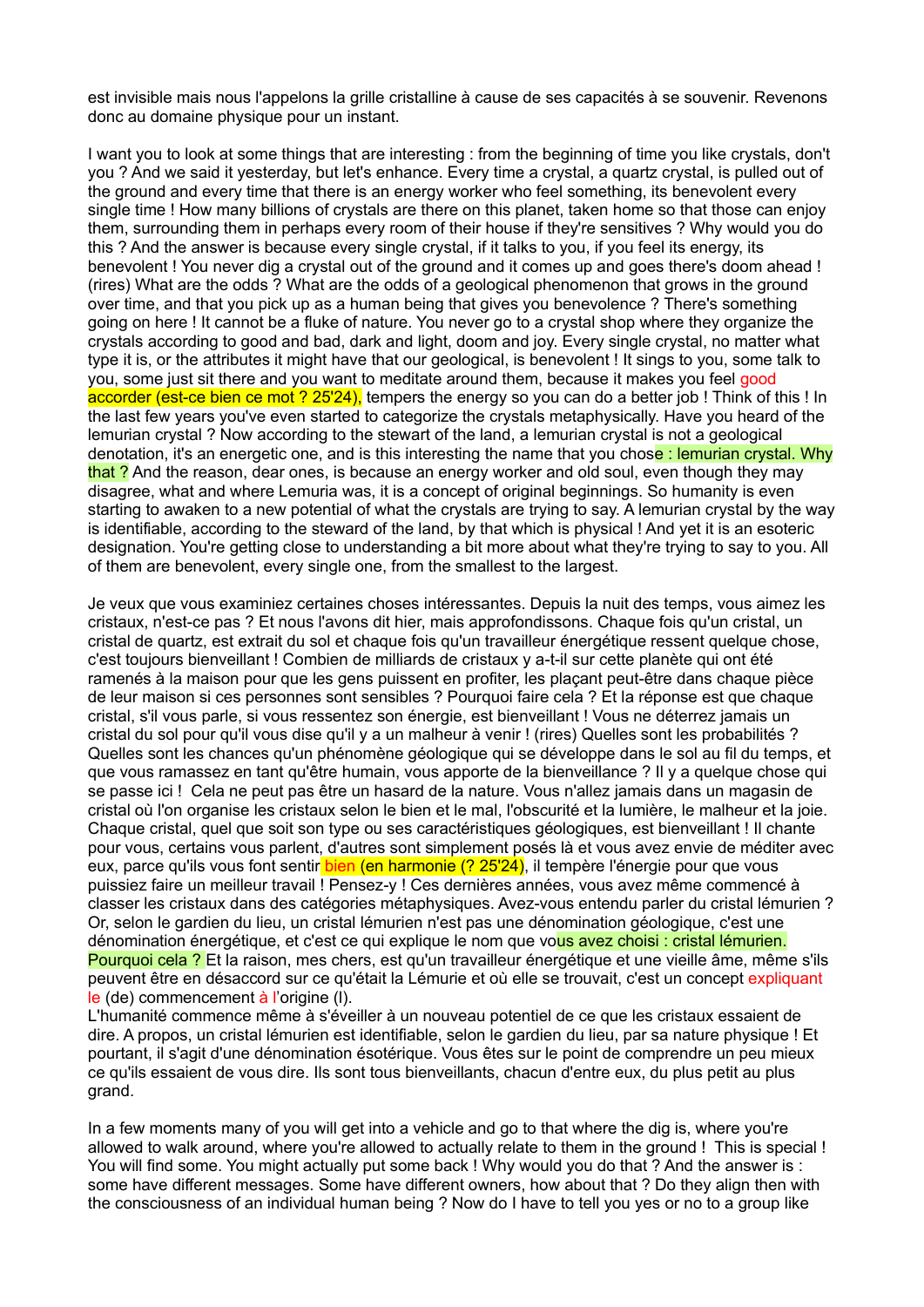this ? They call to you. There are a lot more crystals and there are humans (rires), and so many can call in specific ways. It's a delightful idea it's what brings you here, it's what would put smile on your face when you look at them. That's the crystal that is physical ! I want you to remember these attributes now as we talk about the ones that are not physical, that are what we call the crystalline grid attributes. And then we're going to describe the relationship between the physical node here and the esoteric invisible which is the grid of the planet called crystalline ! Remember ! One is physical, one is not. What is the crystalline grid ? We have taught it, we have described it, but here and this node is where it all comes together.

Dans quelques instants, beaucoup d'entre vous monteront dans un véhicule et se rendront là où se trouve la mine, où vous pourrez vous promener, où vous aurez la possibilité d'entrer en contact avec eux sur le terrain ! C'est spécial ! Vous en trouverez quelques-uns. Vous pourriez même en redonner ! Et pourquoi feriez-vous cela ? Et la réponse est : certains ont des messages différents ! Certains ont des propriétaires différents, qu'en dites-vous ? S'alignent-ils alors avec la conscience d'un être humain en particulier ? Maintenant, ai-je besoin de dire oui ou non à un groupe comme celui-ci ? Ils vous appellent. Il y a beaucoup plus de cristaux qu'il n'y a d'humains (rires), et beaucoup d'entre eux peuvent appeler de manière spécifique. C'est une idée délicieuse, et c'est ce qui vous amène ici, c'est ce qui mettrait un sourire sur votre visage lorsque vous les regarderiez. C'est ce qui est physique dans le cristal ! Je veux que vous vous souveniez de ces attributs maintenant que nous parlons de ceux qui ne sont pas de nature physique, qui sont ce que nous appelons les attributs de la grille cristalline. Et puis nous allons décrire la relation entre le nœud physique ici et l'invisible ésotérique qui est la grille de la planète que l'on appelle cristalline ! Rappelez-vous ! L'un est physique, l'autre ne l'est pas. Qu'est-ce que la grille cristalline ? Nous l'avons enseignée, nous l'avons décrite, mais c'est ici et sur ce nœud que tout se passe.

I want to give you a story, so you really understand what the crystalline grid is for, and what it does and how it works. Imagine : in this very land, imagine a battle. Often it's brother against brother, it's the civil war. Imagine that you are in this war and you are a soldier, and you're not a warrior, you're probably a farmer. You're handed a weapon, you represent an idea, you put on the battlefield, give it a uniform that probably doesn't fit, some of you get shoes, some of you don't. Right away in the battle, the bullet finds its mark and you know you are mortally wounded. You fall to the dirt. I want to tell you something. All men and women, they die differently. That there's one thing you have in common. In those last moments of death, you forget the battle, you don't care who wins. You feel the blood leaving, the life force is going, and it's true what they say that the soul and the brain cooperate to slow things down for a moment or two. And the thing you think about is not the battle and your ears don't hear any more. My partner's relating. Your ears don't hear the noise of the battle, the shouts of the groans and the guns, and instead you hear your mother. And love takes over ! Now what are what they say in the last moments of death, love and compassion win ! And even though you're hurting, even though your mouth might be moaning, your soul and your brain are going over the smile of your mother, of your brothers and your sisters, perhaps of your partner. There's drama there, the death that occurs and then all is quiet ! And on these battlefields of this Civil War, there are tens of thousands of these stories ! Now I want to ask you something. Human being, right now today, some of you have walked into those battlefields, because they have been preserved as monuments of what put this country in an attitude that it has today. And if you're a sensitive and you walked into that battlefield, question : did you feel anything ? (rires) And some of you say : « Oh yeah ! » Some of you were uncomfortable, because your Akash is starting to reveal things. Some of you who didn't have an experience, there felt it anyway. Question for you to ponder : what's going on that you would feel anything at all ? Did the dirt have a memory ? Did it playback ? Did you hit a button ? Did you see a video ? And the answer is actually : yes ! That's what the crystalline grid does, it remembers the most dramatic things in history that have happened. It's not just in the battlefields. I'm speaking of what you would call the American continent right here right now. I would like to talk about that.

Je veux vous raconter une histoire, pour que vous compreniez vraiment à quoi sert la grille cristalline, ce qu'elle fait et comment elle fonctionne. Imaginez : dans ce pays-ci, imaginez une bataille. Souvent c'est frère contre frère, c'est la guerre civile. Imaginez que vous vous retrouviez dans cette guerre et que vous soyez un soldat, vous n'êtes pas un guerrier, vous êtes probablement un agriculteur. On vous donne une arme, vous représentez une idéologie, vous vous rendez sur le champ de bataille, on vous donne un uniforme qui ne vous va probablement pas, certains d'entre vous reçoivent des chaussures, et d'autres non. Dès le début de la bataille, la balle trouve sa cible et vous savez que vous êtes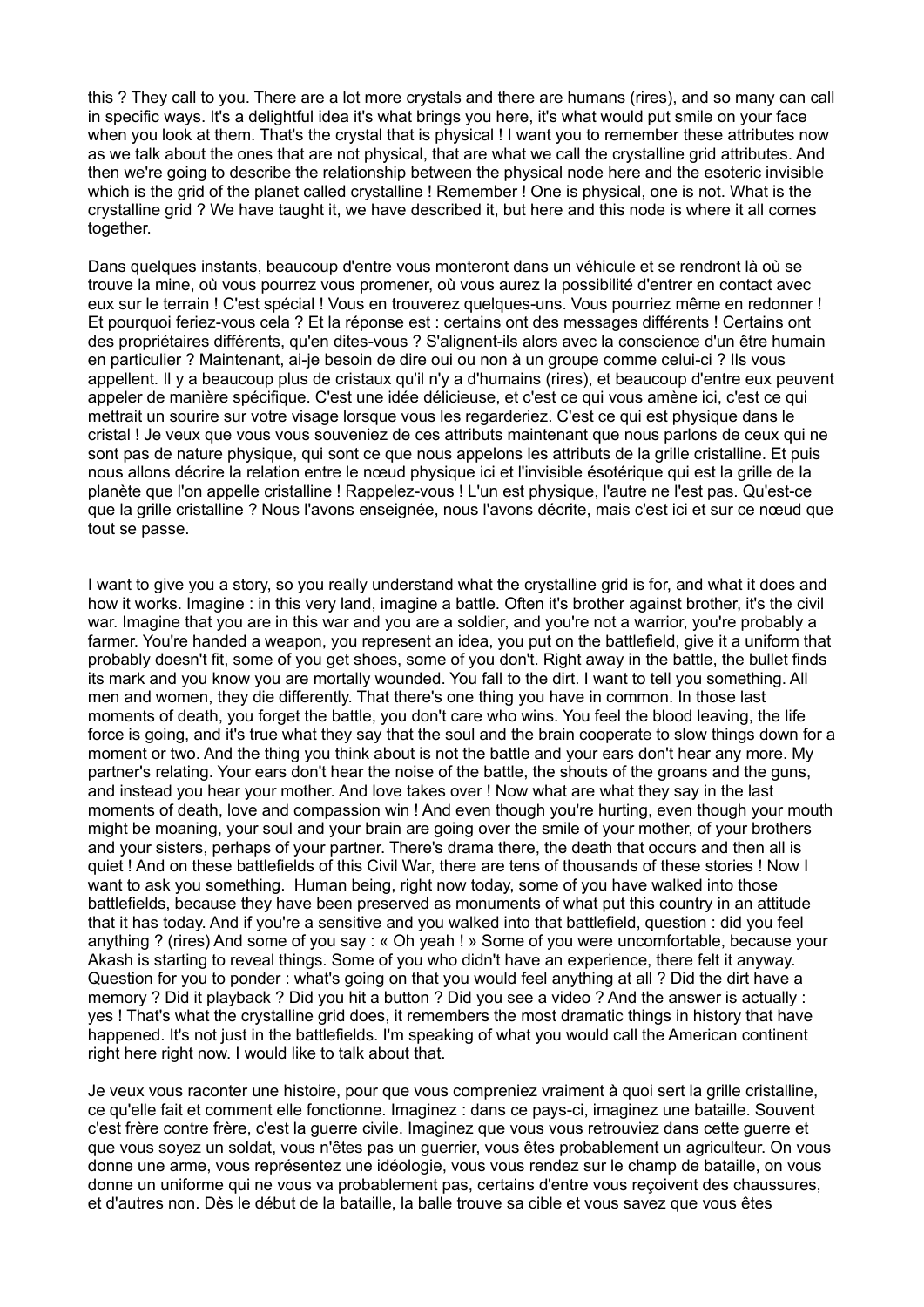mortellement blessé. Vous tombez dans la boue. Je veux vous dire quelque chose. Tous les hommes et les femmes meurent différemment. Mais il y a une chose que vous avez en commun. Dans ces derniers moments de la mort, vous oubliez la bataille, vous ne vous souciez pas de qui gagne. Vous sentez le sang se retirer, la force vitale s'en aller, et c'est vrai ce qu'on dit à propos de l'âme et du cerveau qui coopèrent pour ralentir les choses pendant un petit moment. Et la chose à laquelle vous pensez, ce n'est pas la bataille et vos oreilles n'entendent plus. Mon partenaire est en train de le décrire. Vos oreilles n'entendent pas le bruit de la bataille, les cris, les gémissements et les fusils, et à la place **vous entendez votre mère**. Et l'amour prend le dessus ! Maintenant, que dit-on dans les derniers instants de la mort ? Que l'amour et la compassion triomphent ! Et même si vous avez mal, même si votre bouche gémit, votre âme et votre cerveau se remémorent le sourire de votre mère, de vos frères et sœurs, peut-être de votre partenaire. Il y a un drame là, la mort qui survient et puis tout est calme ! Et sur les champs de bataille de cette guerre civile, il y a des dizaines de milliers de ces histoires ! Maintenant, je veux vous demander quelque chose. Cher Être humain, même aujourd'hui, certains d'entre vous ont marché sur ces champs de bataille, car ils ont été préservés comme des monuments qui ont placé ce pays dans l'attitude qu'il a aujourd'hui. Et si vous êtes un sensitif et que vous avez marché sur ce champ de bataille, voici une question : avez-vous ressenti quelque chose ? (rires) Et certains d'entre vous disent : « Oh oui ! » Certains d'entre vous étaient mal à l'aise, car votre Akash commence à révéler des choses. Certains d'entre vous qui n'ont pas eu cette sensation l'ont quand même ressenti. Question à méditer : qu'est-ce qui se passe qui vous fait ressentir quelque chose ? Le sol avait-il une mémoire ? A-t-elle été lue ? Avez-vous appuyé sur un bouton ? Avez-vous vu une vidéo ? Et la réponse est en fait : oui ! C'est ce que fait la grille cristalline, elle se souvient des événements les plus dramatiques de l'histoire. Ce n'est pas seulement sur les champs de bataille. Je parle de ce que vous appelleriez le continent américain, ici et maintenant. Je voudrais en parler.

« Kryon, why don't you ever talk about the indigenous of the areas in America ? » I will tell you something. First of all there weren't that many, second of all they were allied with the land ! They knew Gaia. Before they confronted that which was the European influence, they were at home with Gaia, there wasn't a lot of drama ! (rires) The crystalline grid was almost neutral ! They knew about the energies of the ancestors of the north, the south the east, the west ! Now we're talking about you. I want to talk about your lineage. **Women listen, because this is in your Akash !** If you're here as an American, this is in your Akash, listen ! Imagine a journey that might have lasted years, will you go from east to west, and where it's so common that you would have children that you lose. It was so common that you lost more children than you kept, and they would either died at birth when you were either alone or with help, or shortly thereafter. Did you know that the women walked alongside the wagons ? They didn't ride, the wagons needed to be stocked with things, you knew that, didn't you ? Everyone who made the trip walked. The women had it especially tough, for as the childbearing and they didn't stop ! As the childbearing your loss too many ! I'd like to tell you a land is covered with little burial grounds that have no names ! It was so common ! Women, you didn't even name the child until it was three months old, cause you didn't know whether you got to keep. But that's in your Akash ! That's in the crystalline grid of this land !

« Kryeon, pourquoi ne parles-tu jamais des indigènes des régions d'Amérique ? » Je vais vous dire quelque chose. Premièrement, ils n'étaient pas si nombreux, deuxièmement, ils étaient proches de la terre ! Ils connaissaient Gaia. Avant d'être confrontés à l'influence européenne, ils étaient chez eux avec Gaia, il n'y avait pas beaucoup de drame ! (rires) La grille cristalline était presque neutre ! Ils connaissaient les énergies des ancêtres du nord, du sud, de l'est et de l'ouest ! Maintenant nous parlons de vous. Je veux parler de votre lignée. Chères femmes, écoutez, parce que c'est dans votre Akash ! Si vous êtes ici en tant qu'Américaine, c'est dans votre Akash, écoutez ! Imaginez un voyage qui aurait pu durer des années, où vous seriez allées d'est en ouest, et où il est si fréquent que vous ayez eu des enfants que vous avez perdus. Il était si courant que vous perdiez plus d'enfants que vous n'en gardiez, et ils mouraient soit à la naissance, que vous soyez seule ou avec de l'aide, ou peu après. Saviez-vous que les femmes marchaient à côté des chariots ? Elles ne montaient pas à cheval car les chariots devaient être remplis de choses, vous le saviez, n'est-ce pas ? Toutes celles qui ont fait le voyage ont marché. Les femmes avaient la vie dure, car elles n'arrêtaient pas d'avoir des enfants ! Pendant la grossesse, il y a eu trop de pertes. J'aimerais vous dire que la terre est couverte de petits cimetières qui n'ont pas de noms. C'était si fréquent ! Les femmes ne nommaient même pas l'enfant avant qu'il ait trois mois, car elles ne savaient pas si elles allaient le maintenir en vie. Mais c'est dans votre Akash ! C'est dans la grille cristalline de cette terre !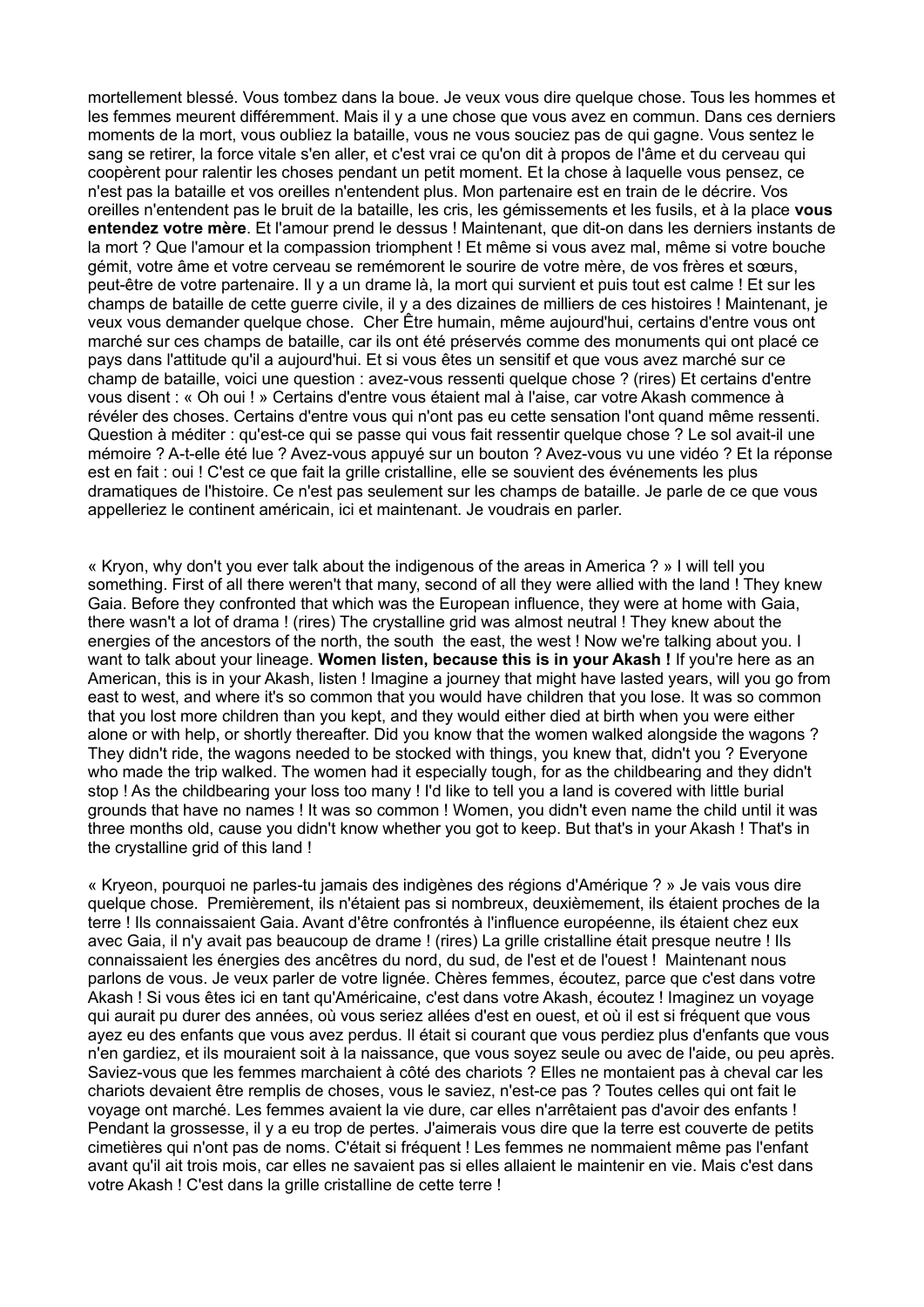Now what does this tell you. Several things. Number one : the land has memory, that's the crystalline grid. If you look at this worldwide, what has defined humanity as you know it today ? And the answer is : war suffering and drama ! That's what has defined. It's defined you, it's defined Europe, South America, everywhere ! Where everyone is and the languages they speak, it's all due to war. The most profound things you feel as you walk around, has to do with suffering. And dear ones, that is the remembering of the crystalline grid. Now the grid did not create suffering, it just remembers it ! And that is the function of the grid : to echo human nature, to provide a lineage of remembrance, to feed the Akash !! And this is why we have always said that which consciousness does, stays on the planet. Suddenly, suddenly, you have a shift ! And the shift that you have in 2012 is the one that was given by almost all of the ancients of the planet. And suddenly this node becomes active. This node is physical and what did I tell you about the crystals ? They're benevolent ! There's a reason. They have been waiting. All over this planet they give you messages that you enjoy, that you feel. And suddenly they've got a big message because they are beginning to fast-track the invisible grid, with benevolent information that is going to temper all of the suffering, all of the war, and start rewriting the crystalline grid ! I'll tell you what the messages are, for those who are sensitive enough to listen, understand a crystal in front of you in its beauty, in its transparency, the message is difficult. It's the rewriting of the future. Rewriting of the future, it starts to tell you about a future that you don't know. We'll call it « future history », because almost every single old soul carries a bias of remembrance that says you're doomed. Look at your movies : you're doomed. All of the storytellers. The best stories that come out are ones that you have because you're doomed. It talks about the aftermath of war. Show me the movies, the stories, the books, that talk about a new planet that has no war, about the puzzles that might be there, of the benevolence, of the compassion, of the beauty ? There no where yet ! But they will be ! Because when the grid has been rewritten by this node you're sitting on, and the fast track that's coming, your crystals are going to start talking to you and they're going to say : « You have no idea where you're going. It's beautiful. Rewrite that which you consider is your future ». Listen ! This is so powerful that precogs, those who sense the future, are still sensing and hold future, and repeated they will give you information that says : « This is awful, it's going to happen, and this is awful and it's going to happen ». They're just picking up what was, not what is ! That's why this node is working the way it is.

Maintenant, qu'est-ce que cela vous apprend ? Plusieurs choses. Premièrement : la terre a une mémoire, c'est la grille cristalline. Si vous regardez ce monde, qu'est-ce qui a défini l'humanité telle que vous la connaissez aujourd'hui ? Et la réponse est : la guerre, la souffrance et le drame ! C'est ce qui a défini l'humanité. Cela vous a défini, cela a défini l'Europe, l'Amérique du Sud, partout ! L'endroit où chacun se trouve et les langues qu'il parle, tout cela est dû à la guerre. Les choses les plus profondes que vous ressentez alors que vous circulez, ont à voir avec la souffrance. Et mes chers, c'est le souvenir de la grille cristalline. La grille n'a pas créé la souffrance, elle s'en souvient simplement ! Et c'est la fonction de la grille : faire écho à la nature humaine, fournir une lignée de souvenirs, pour nourrir l'Akash ! Et c'est pourquoi nous avons toujours dit que ce que la conscience fait et reste sur la planète. Soudainement, soudainement, vous avez un changement ! Et le changement que vous avez en 2012 est celui qui a été annoncé par presque tous les anciens de la planète. Et soudain, ce nœud devient actif. Ce nœud est physique, et qu'est-ce que je vous ai dit à propos des cristaux ? Qu'ils sont bienveillants ! Il y a une raison à cela : ils ont attendu. Partout sur cette planète, ils vous donnent des messages que vous appréciez, que vous ressentez. Et soudain, ils ont un grand message parce qu'ils commencent à accélérer la grille invisible, avec des informations bienveillantes qui vont tempérer toute la souffrance, toute la guerre, et commencer à réécrire la grille cristalline ! Je vais vous dire quels sont les messages. C'est un message difficile pour ceux qui sont assez sensibles à l'écoute et de comprendre un cristal qui est devant vous dans sa beauté et dans sa transparence. C'est une réécriture de l'avenir. En réécrivant le futur, il commence à vous parler d'un futur que vous ne connaissez pas. Nous l'appellerons « l'histoire du futur », parce que presque chaque vieille âme porte en elle un préjugé de souvenir qui dit que vous êtes maudits. Regardez vos films : vous êtes maudits. Tous les auteurs, les meilleures histoires qui sortent sont celles où vous êtes condamnés. Cela parle des séquelles de la guerre. Montrez-moi les films, les histoires, les livres, qui parlent d'une nouvelle planète sans guerre, des mystères qui pourraient s'y trouver, de la bienveillance, de la compassion, de la beauté ? Il n'y en a pas encore ! Mais il y en aura ! Parce que lorsque la grille aura été réécrite par ce nœud sur lequel vous vous trouvez et par la voie rapide qui s'annonce, vos cristaux vont commencer à vous parler et ils vont vous dire : « Vous n'avez aucune idée de l'endroit où vous allez. C'est magnifique. Réécrivez ce que vous considérez comme votre futur ». Écoutez ! C'est tellement puissant que les précurseurs, ceux qui sentent le futur, sentent encore et retiennent ce futur, et à plusieurs reprises ils vous donneront des informations qui disent : « C'est affreux et ça va arriver, et c'est affreux et ça va arriver ». Ils ne font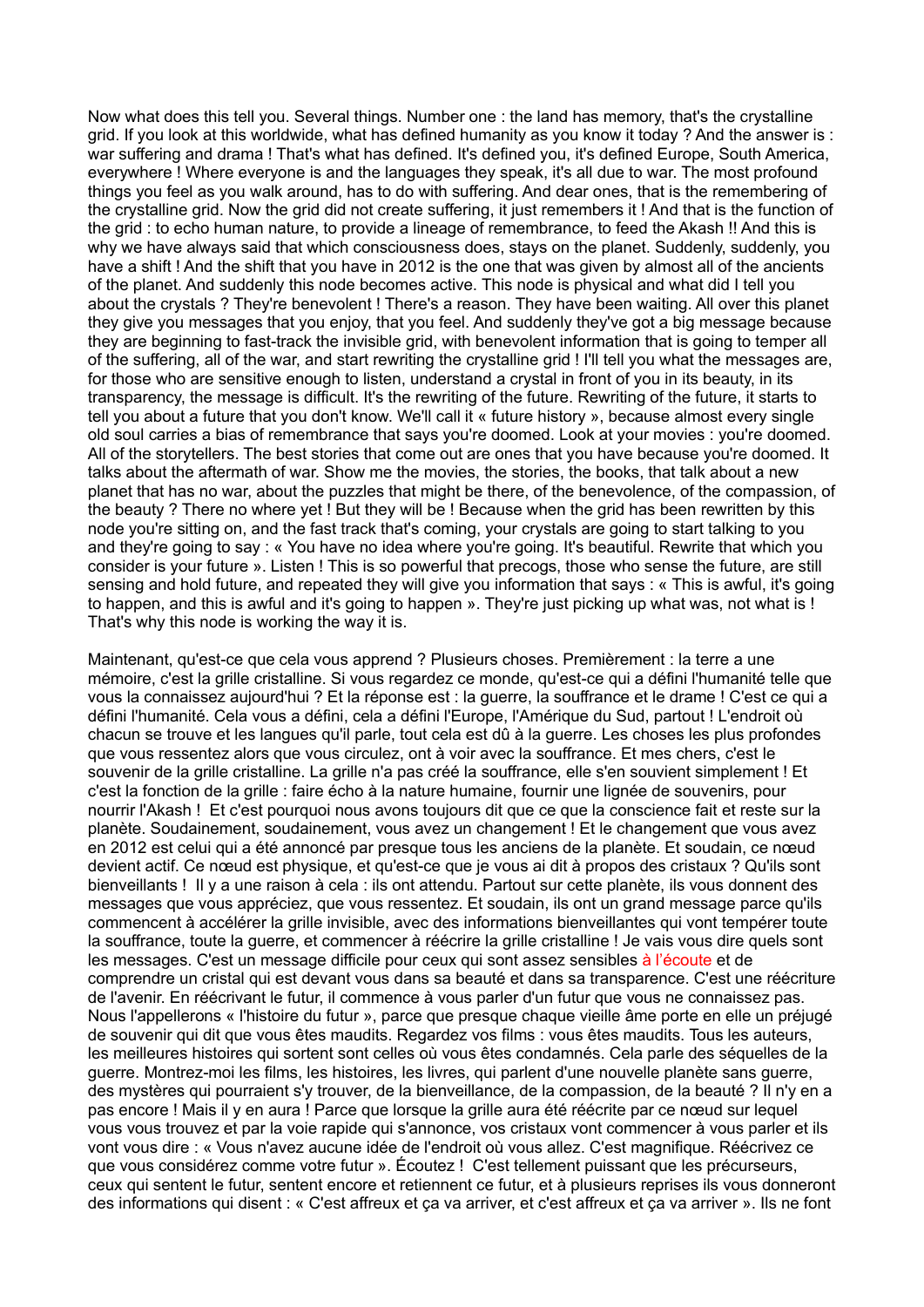que capter ce qui était, pas ce qui est ! C'est pourquoi ce nœud fonctionne comme il le fait.

One more thing; Many Americans, not the natives, the ones that came in the last 200 years, many of them say : « We have really no ancestors ». Dear Kryon, how can we honor the ancestors when we don't really have anywhere from everywhere ? » Let me redefine your ancestors, American : the ones in the battlefield, the mothers walking alongside the wagons, the families who didn't make it, the ones who did. You can have ancestors that are only 200 years old. Those are your ancestors. Those are the ones who shaped the grid and the remembrance that you have. One of the most controversial things that I can tell you in closing, is that these episodes on the invisible crystalline grid, have so much impact to a sensitive, even to non sensitives, that if something unusually tragic happens in a home, that particular energy will stay there quite often even after the home has been destroyed. You call it ghosts. It's a playback system of the crystalline grid on a certain date, a certain time, a certain frequency, you can measure it, instruments will see it, sometimes you will. The difference between a ghost and what you might call something else that has energy, is that this particular episode you cannot interface with. It doesn't talk to you, it simply plays out and plays out and plays out. Nobody's trapped, there are no entities there, it's an esoteric video (rires), and you can count on it, you can set up your instruments and your cameras and capture it ! That's the crystalline grid ! By the way, when it comes to things that go bump in the night, you have no idea what you're seeing, none ! Humans categorize them all into one thing unusual : some of them are our physic,s some of them are normal ! They'll come a time when you laugh at yourselves, for being afraid of something it was beautiful ! (rires) And then you'll understand someday, when you can see multi-dimensional things, exactly what's going on ! That's how powerful the crystalline grid is ! « Dear Kryon, are you telling me that when you rewrite this grid from this node, that even those things may change ? » And the answer is : they will ! You're going to start seeing it, hauntings that are no more, energies that can no longer be felt we're tragic things happen, where people die, flowers that grow where flowers never grew before. The Sun comes out in dark places.

Une dernière chose. Beaucoup d'Américains, pas les indigènes,mais ceux qui sont arrivés au cours des 200 dernières années, disent : « Nous n'avons vraiment pas d'ancêtres. Cher Kryeon, comment pouvons-nous honorer les ancêtres si nous n'en avons pas vraiment de place dans le monde ? » Laissez-moi redéfinir vos ancêtres, chers Américains : ceux qui étaient sur le champ de bataille, les mères qui marchaient à côté des chariots, les familles qui n'ont pas survécu, celles qui ont survécu... vous pouvez avoir des ancêtres qui n'ont que 200 ans. Ce sont vos ancêtres. Ce sont eux qui ont façonné la grille et le souvenir que vous avez. L'une des choses les plus controversées que je puisse vous dire pour conclure, c'est que ces événements sur la grille cristalline invisible ont un tel impact sur les personnes sensibles, et même sur les non sensibles, que si quelque chose d'anormalement tragique se produit dans une maison, cette énergie particulière y restera assez souvent, même après la destruction de la maison. On appelle cela des fantômes. C'est un système de lecture de la grille cristalline à une certaine date, une certaine heure, une certaine fréquence, vous pouvez le mesurer, les instruments le verront, parfois vous le verrez. La différence entre un fantôme et ce que vous pourriez appeler quelque chose d'autre qui a de l'énergie, est que cet épisode particulier avec lequel vous ne pouvez pas interagir, ne vous parle pas, il se déroule simplement, et il se déroule et il se déroule. Personne n'est piégé, il n'y a pas d'entités présentes, c'est une vidéo ésotérique (rires), et vous pouvez vous y fier, vous pouvez installer vos instruments et vos caméras et la capturer ! C'est la grille cristalline ! D'ailleurs, quand il s'agit de choses qui se passent la nuit, vous n'avez aucune idée de ce que vous voyez, aucune ! Les humains les classent toutes dans une catégorie inhabituelle : certaines d'entre elles sont de la physique, d'autres sont normales ! Il arrivera un moment où vous rirez de vousmêmes d'avoir eu peur de quelque chose qui était beau ! (rires) Et vous comprendrez un jour, lorsque vous pourrez voir les choses multidimensionnelles, ce qui se passe exactement ! C'est la puissance de la grille cristalline ! « Cher Kryeon, es-tu en train de me dire que lorsque tu réécriras cette grille à partir de ce nœud, même ces choses pourront changer ? » Et la réponse est : elles le feront ! Vous allez commencer à le voir, des fantômes qui n'en sont plus, des énergies qui ne peuvent plus être ressenties, des choses tragiques qui se produisent, des gens qui meurent, des fleurs qui poussent là où elles n'ont jamais poussé auparavant. Le soleil apparaît dans les endroits sombres.